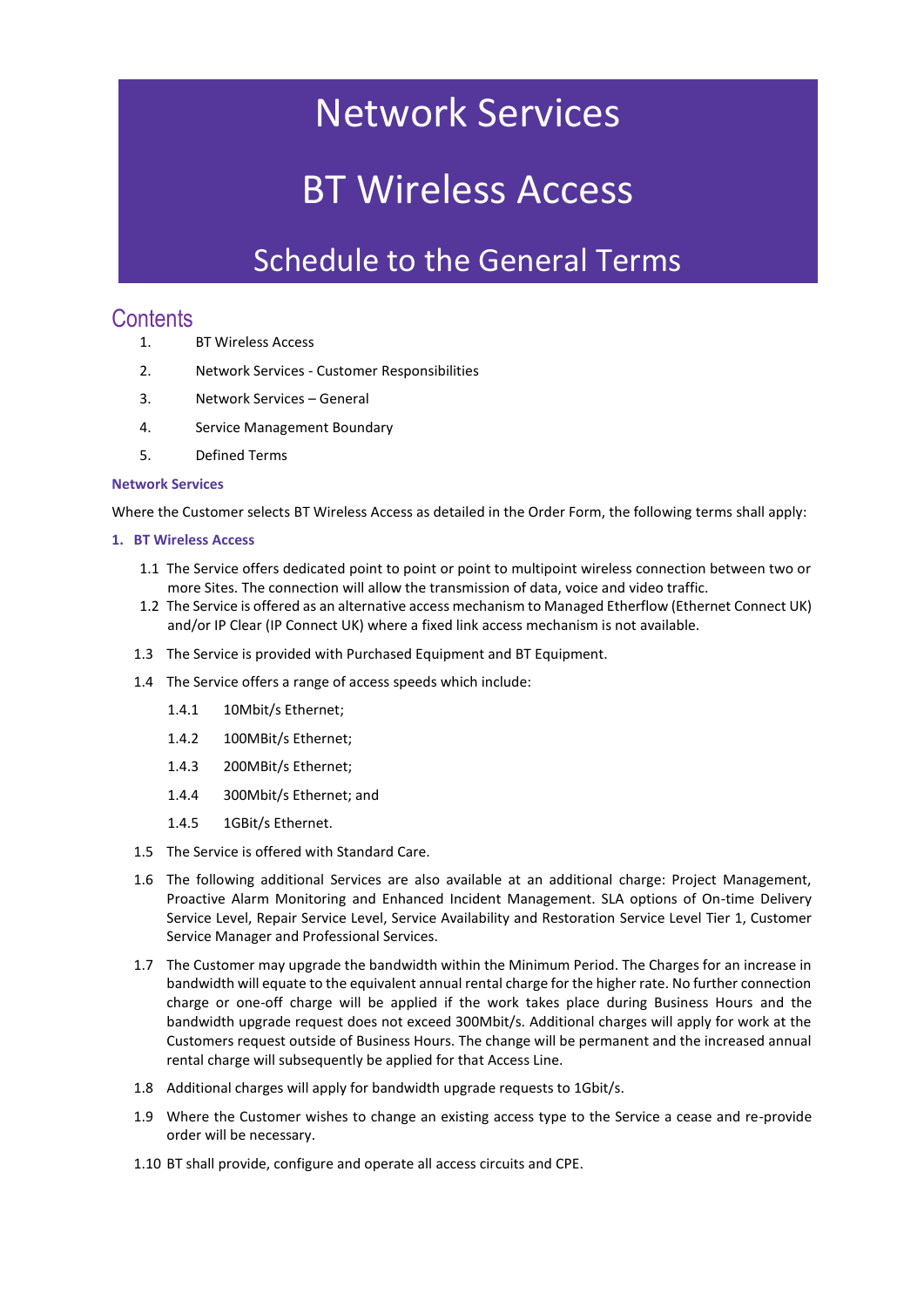1.11 The Service Management Boundary is the LAN port on the router. The Service includes provision, maintenance and management of all elements up to the SMB. The cable connection from the router to the Customer Equipment is the responsibility of the Customer.

#### **2 Network Services - Customer Responsibilities**

- 2.1 All Customer Equipment and any access circuits leased by the Customer directly from a Third Party shall be the sole responsibility of the Customer and are not included as part of the Service.
- 2.2 Unless otherwise stated, the Customer is responsible for providing suitable computer hardware, Software and telecommunications equipment and services necessary to access and use the Service.
- 2.3 The Customer shall be responsible for providing a suitable IP addressing scheme (that must be at least a /24 address block) that is registered with an approved Internet registration authority, otherwise it will not be accepted by BT. The Customer shall ensure that it has a single IP address within the Customer Network. Unless the Customer has selected the Configuration Management option, the Customer shall also be responsible for devising any IP addresses which may be required for the purposes of WAN, LAN or both as appropriate and network management.
- 2.4 If the Customer accesses the Service via a LAN, the Customer is responsible for:
	- (a) providing and maintaining a suitable LAN and IP router capable of interfacing satisfactorily with the Service; and
	- (b) configuration of the IP router.
- 2.5 The Customer shall be responsible for the creation, maintenance and design of all Customer Information.
- 2.6 The Customer warrants that it will comply with all consumer and other legislation, instructions or guidelines issued by regulatory authorities, relevant licences and any other codes of practice which apply to the Customer or BT and which relate to the provision of Customer Information provided that BT has given notice to the Customer of those which apply to BT.
- 2.7 Where appropriate, the Customer must specify the volume of traffic required for each CoS level.
- 2.8 The Customer must adhere to the recommended bandwidth, access rate or specified volume of traffic as specified by BT for each CoS level. The Customer acknowledges that if it exceeds such recommended bandwidth, access rate or specified volume of traffic, then this may result in service degradation for which BT will not be liable.
- 2.9 To enable BT to provide a CoS level, classification of traffic must be carried out. Unless the Customer has requested to carry out classification of traffic via Professional Services such classification will be the sole responsibility of the Customer.

#### **3 Network Services - General**

- 3.1 Where an IP address or Domain Name is allocated to the Customer, it may only be used in connection with the Service. Except where expressly registered in the Customer's name, all BT based IP addresses and domain names made available on the Customer's behalf in connection with the Service shall at all times remain the property of BT and shall be non-transferable. The Customer shall have no right to use such IP addresses or domain names upon termination of the Service, at which time they will revert to BT.
- 3.2 Where the Customer has requested network address translation, BT will configure the Service in accordance with the details specified in the design summary. Where the Customer subsequently requests BT to make a change to the network address configuration, the Customer shall pay BT's reasonable Charges for the work carried out.
- 3.3 The Customer will give BT as much notice as possible if it intends to use the Service or to encourage or require the use of the Service in such a way as to distort users natural usage patterns, including, by way of example, running promotions which require users to log on within a short space of time or on a "first come, first served" basis.